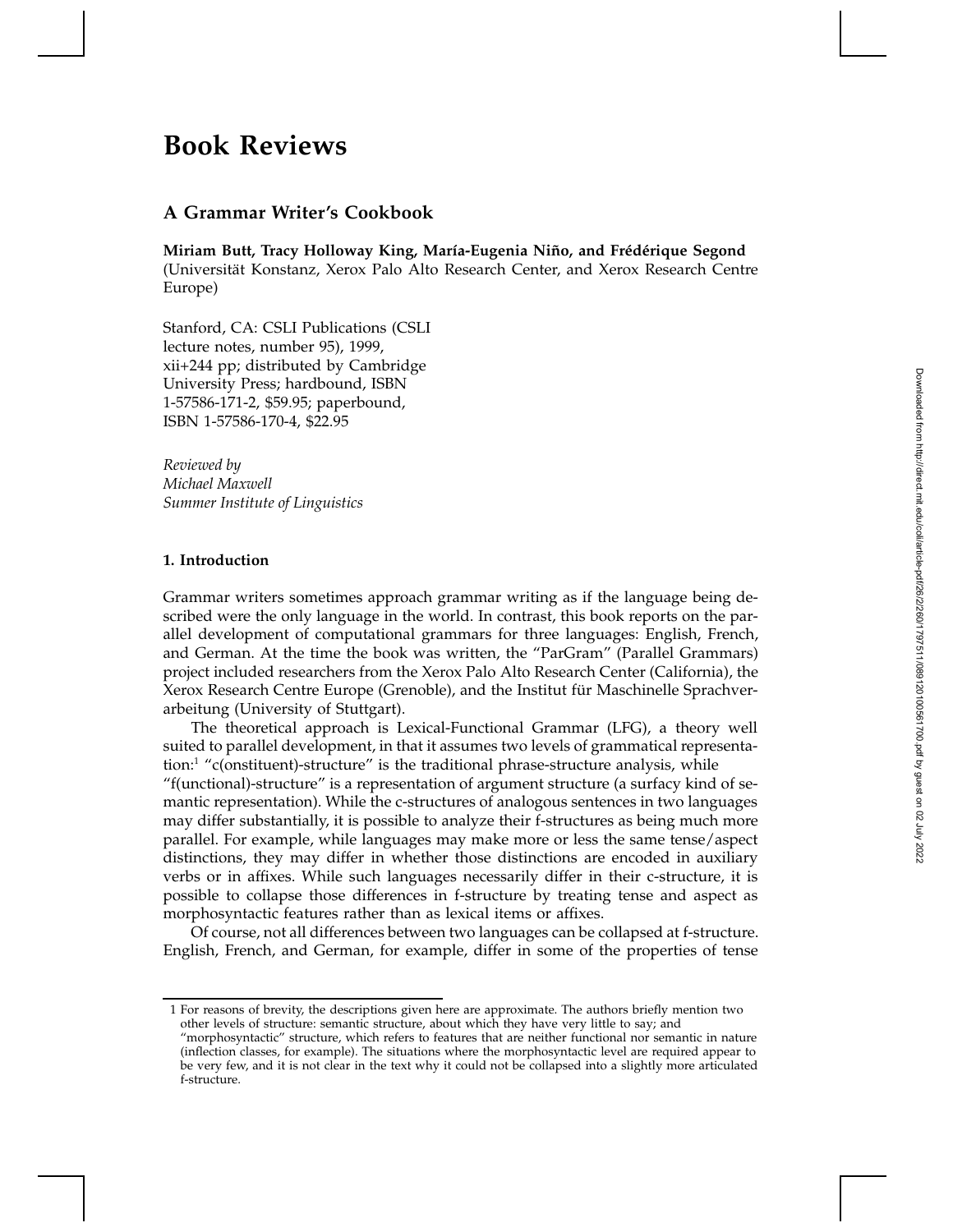and aspect that they choose to represent or ignore. But differences of word order, or whether the encoding of grammatical relations is by prepositions or case-marking affixes or word order, can profitably be abstracted away from at f-structure.

### **2. Content**

After an introduction to the goals of the project, and a brief overview of LFG (which should be comprehensible to anyone who has had a semester or two of syntax), the authors turn to the grammars developed in the ParGram project. This section is the "cookbook" part of the book, and is arranged by construction, with chapters for clauses, verbs and their complements and adjuncts, noun phrases, noun modifiers (determiners and adjectives), prepositional phrases, adverbials (the grab bag category), constituent coordination, and miscellaneous constructions, some commonly treated by traditional linguists (tag questions) and some not ("headers," e.g., newspaper headlines).

As for the depth of coverage in this section, the introduction (p. 1) states:

We thus provide the potential grammar writer with a handbook in which sample analyses and their linguistic motivations can be looked up and used in the development of further grammars. To that end, we have tried to couch our solutions in terms that are sufficiently independent from the particular framework of LFG.

However, the analyses fall short of this goal. In general, the syntactic description is kept at a nondetailed level; it would not be possible to reconstruct the grammars from the descriptions alone, and probably not from the references cited either (most of which are taken from the LFG literature). To be fair, a true handbook for grammar writers would be a much larger volume than this. Later in this review, I will return to this section, viewing it from a linguist's perspective.

The second part of the book is given over to "grammar engineering," issues such as the user interface to the grammar development system; the measurement of performance; and the particular difficulties of trying to develop parallel grammars of different languages written by different linguists working in different locations. This section occupies less than a third of the book, and could easily have been expanded; too little has been said in the past about these practical issues.

For example, the authors briefly tell how they would debug the grammar if the parser returned a number of analyses for some sentence and it was not apparent whether the right one had been found. Their solution is to annotate the input with a partial c- or f-structure giving the expected analysis, and see whether the parser returns any parses satisfying those constraints. While this problem is not directly related to issues of parallel grammar development, given that the authors raise the issue, the discussion leaves many open questions. The annotation solution allows the grammarian to determine whether the desired analysis exists, but what of the remaining analyses: how do you compare them? My experience is that it is tedious to manually compare pairs of parses, and that comparing three or more parses by eye can be an exercise in frustration. Did the grammarians use a structure differencing utility? If so, how close could it come to characterizing the minimal difference(s) between two c- or f-structures? Also, given the parallel grammar approach, it seems likely that a crosslanguage f-structure differencing utility would have been useful; was one available?

Some more unanswered questions from this example: Why annotate the input to the parser with the expected structure? Why not build a filter on the output viewer that would show only the analyses corresponding to some expected structure? In case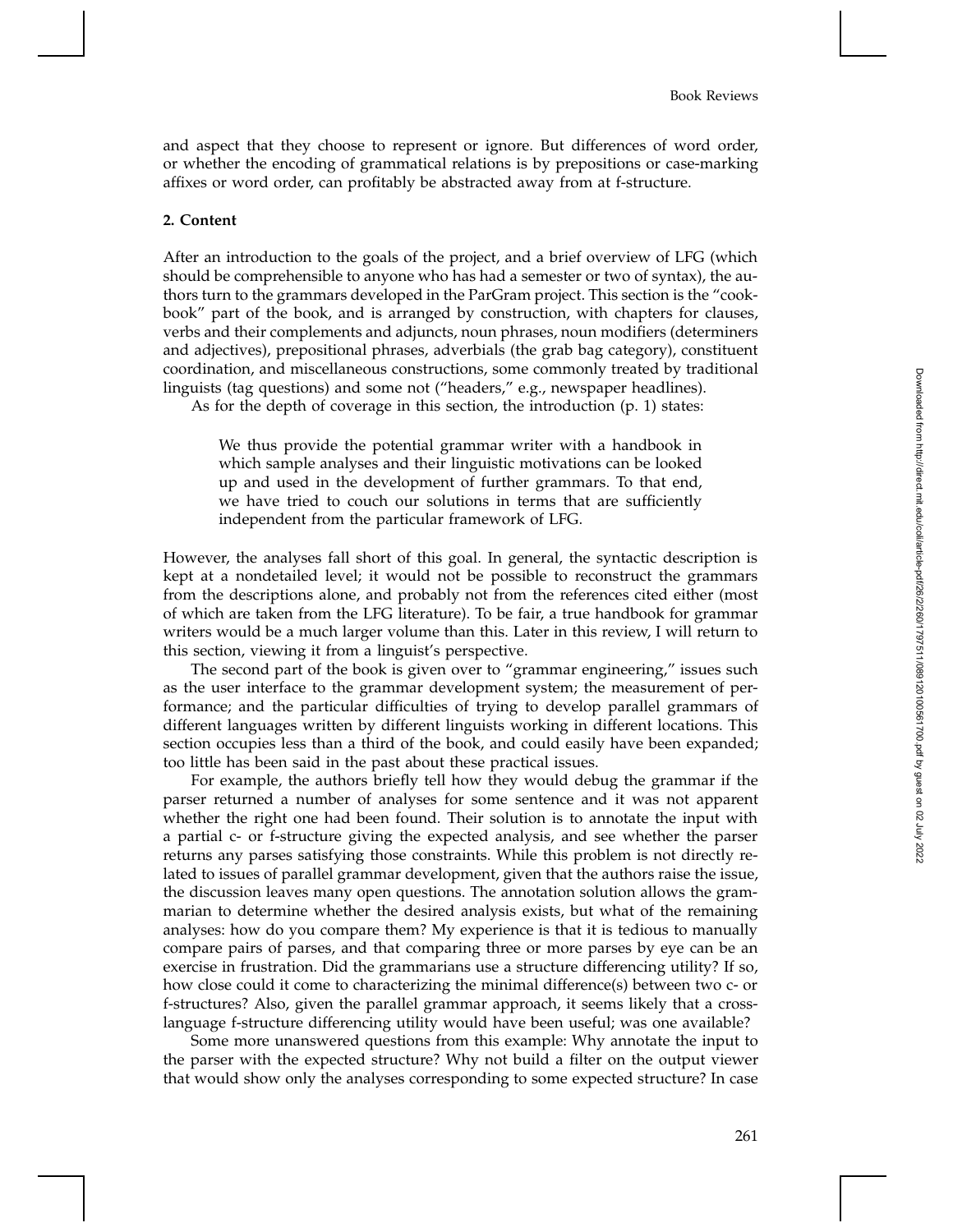### Computational Linguistics Volume 26, Number 2

the desired analysis was not found, was there a debugging utility for searching for partial analyses, or determining at what point the desired analysis failed?

Another topic in this section is how ideas from Optimality Theory (OT) might be integrated with rule-based grammars. What the authors really have in mind here is a sort of preference rating for various constructions. I suspect that adherents of OT might question whether this has anything to do with "real" OT, a theory in which rankings on constraints replace rules entirely. In any case, the use of preference weights on constructions is not new; see, for example, Harrison (1988, 192 ff.).

One chapter treats the use of finite-state technology for morphology and for multiword structures that may be uninteresting to a linguist but which are in practice quite important: for example, proper names, fixed expressions like French *afin que* 'so that', and compound nouns or technical terms that are unlikely to be ambiguous, such as French *arbre de transmission* 'drive shaft'. By preprocessing texts through a finite-state program that tags such multiword phrases as units, the job of the parser is greatly simplified. Of course, one runs the risk here of overdoing the preprocessing, thereby eliminating alternative analyses that may be correct under circumstances not foreseen by the writer of the preprocessing rules. Again, it would have been interesting to know how the grammar writers avoided this problem.

An appendix lists some of the morphosyntactic features that the project members standardized on. It strikes me that there could be a profitable interchange here among computational linguists working in various languages, and also between computational linguists and theoretical linguists. Indeed, the same could be said for the complete grammars developed in such projects, although considerations of proprietary development will doubtless hinder this.

### **3. A Linguistic Perspective**

I have mentioned above a few of the "engineering" topics that could have been expanded, although most are not unique to parallel grammar development. In this section I will mention a few problematical points from a linguistic perspective, none fatal.

Linguists will be puzzled by some claims. For example, the authors state (pp. 96– 97) that German has two distinct NP constructions consisting of a determiner followed by something that looks like an adjective. In one, the phrase is analyzed as a headless NP in which an adjective modifies a nonovert noun; in the other, the adjective is said to be nominalized, resulting in an ordinary NP headed by a noun. The text states that the distinction is based on the fact that the word in question is capitalized in the latter but not in the former. But an orthographic convention is never a safe basis for linguistic analysis, and the reader may be left wondering whether there is any real distinction.

Having once written a computational grammar of English, I was at times surprised by what was not accounted for by ParGram's English grammar: ellipticals, nonconstituent conjunction (a footnote on page 139 refers to a proposal here), and stylistic inversion involving auxiliary verbs (e.g., *Never have I seen an example like this*). But on reflection, it seems likely that these constructions are rare (particularly in the corpora dealt with by this project). This is precisely why theoretical linguists are interested in unusual constructions: the language learner rarely runs into them, yet we all have intuitions about them, and to a large extent our intuitions agree. This agreement is often seen as inexplicable unless grammar is partly innate.

My theoretical linguist side also found occasional fault with the chosen analyses. For example, so-called sentential subjects (*That John left surprises me*) are treated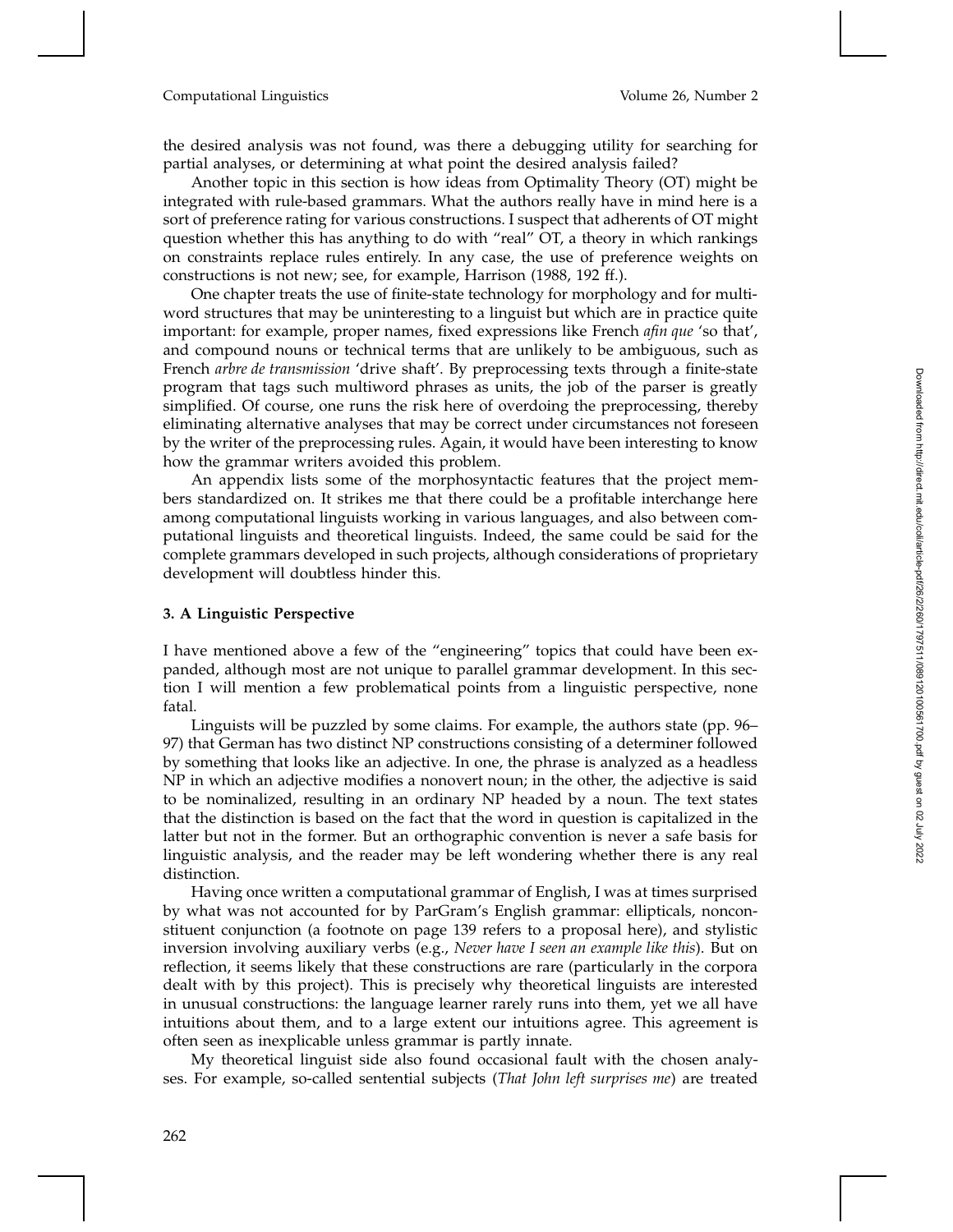as appearing in the subject position in c-structure. To be sure, a paper (dated 1996) questioning this is cited, but the discussion seems to imply that this is a new idea. The authors write further, "A valid alternative analysis may involve a structural topic position for sentential subjects. However, ::: the development of such an alternative analysis presupposes a large amount of linguistic research outside the scope of the Par-Gram collaboration" (p. 99). In fact, the shortcomings of the sentential subject analysis have been known at least since Koster (1978), who also proposed an alternative analysis. Do language engineers not read theoretical linguistics?

My practical side, though, had to recognize again that examples that count against the sentential subject analysis are rare—in fact, they may be nonexistent in real texts, because they are for the most part ungrammatical. The misanalysis may therefore be virtually harmless, since the computational grammar never needs to deal with the problem. Once more, this is the very reason theoretical linguists are so interested in these facts: the learner has no exposure to negative evidence, but we all agree on the unacceptability of nonsentences such as *Why does for Bill to smoke bother you?* and *Does that Bill smokes bother you?* If the embedded clauses really were subjects, the unacceptability of these examples would be inexplicable. <sup>2</sup> But how does the learner know this, given that in acceptable sentences, the sentences appear to be in subject position?

A final comment, concerning the overall idea of the ParGram project as a "proof of concept" for parallel grammar development in different languages: This proof would have been more convincing if more-divergent languages had been chosen. An ergative or polysynthetic language would certainly have made life more interesting. On the other hand, perhaps it was wise to save the challenging cases for later—and another book! 3

### **4. Conclusion**

My quibbles are relatively minor, and I can therefore recommend this book to a variety of audiences. For teams of computational linguists developing grammars in multiple languages, it should be required reading. For formal linguists, the emphasis on structures that are actually found in corpora, and on structures commonly ignored by theoretical linguistics, will be enlightening. This book could also be used in a graduate course in syntactic processing, provided it was supplemented by more general texts in linguistic analysis, or grammars with deeper coverage of particular languages.

I hope the project members will continue to report on their experiences as they further develop their analyses and extend the work to other languages, and as they begin using the grammars in actual applications.

### **References**

Harrison, Philip. 1988. *A New Algorithm for Parsing Generalized Phrase Structure Grammar*. Ph.D. dissertation, University of Washington. Koster, Jan. 1978. Why subject sentences

don't exist. Pages 53–64 in Samuel J. Keyser, editor, *Recent Transformational Studies in European Languages*. Linguistic Inquiry Monograph 3. The MIT Press, Cambridge, MA.

<sup>2</sup> Compare the following acceptable alternatives that have pronominal subjects and extraposition: *Why does it bother you for Bill to smoke?* and *Does it bother you that Bill smokes?*

<sup>3</sup> The web site for the ParGram project ( http://www.parc.xerox.com/istl/groups/nltt/pargram/) states that Norwegian, Japanese, and Urdu grammars have now been added.